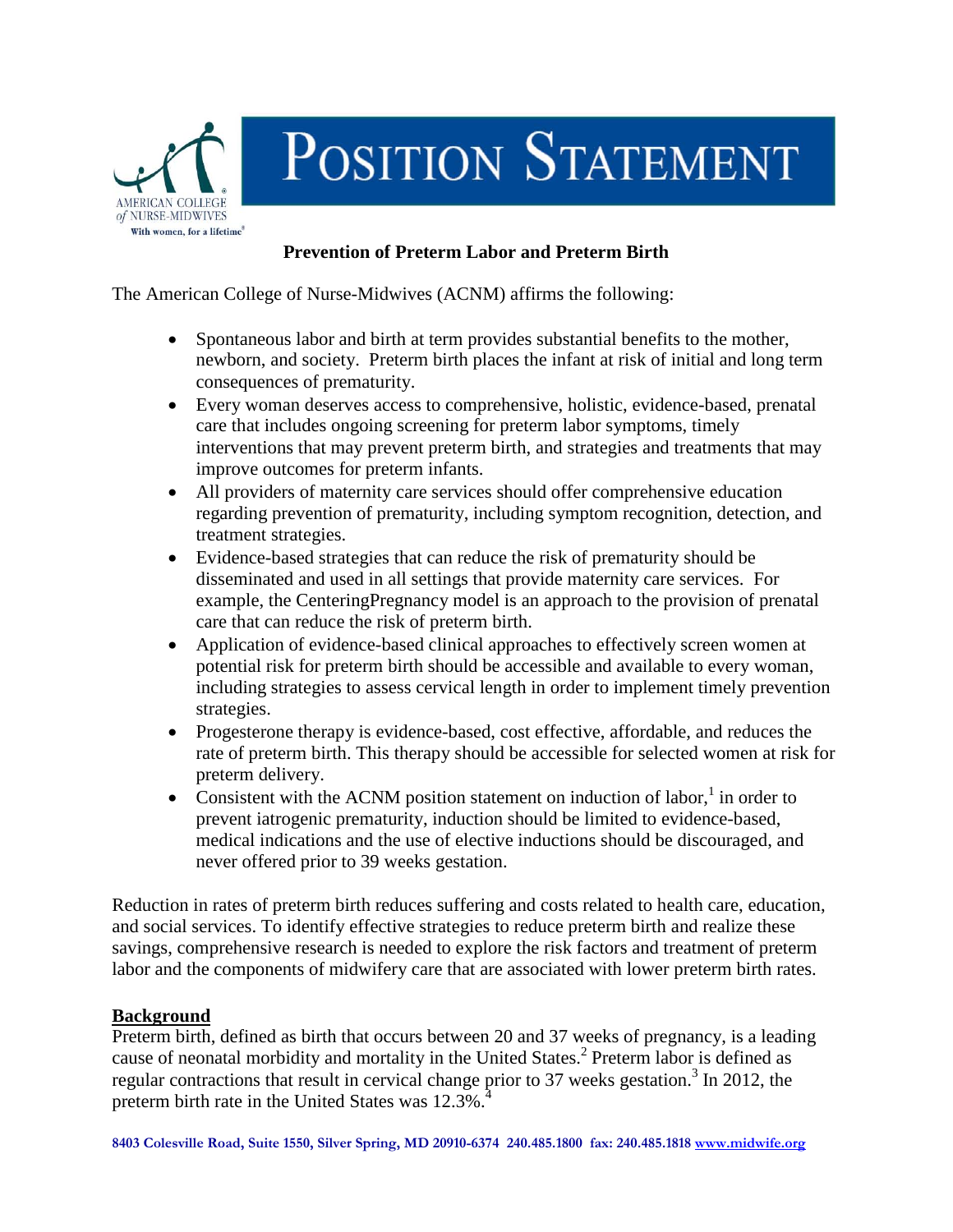Prematurity accounts for more than 70% of neonatal deaths and is responsible for nearly half of all long term neurologic disabilities in the United States.<sup>5</sup> Despite advances in research and technology that improve outcomes, a newborn that is born preterm is still vulnerable to long term complications that persist over the course of a lifetime.<sup>6</sup> The cost associated with prematurity is at least \$26.2 billion per year.<sup>7</sup> In an analysis for the March of Dimes, Thomson Reuters found that the care of preterm infants and their mothers cost 4 times more than birth without complications. 8

Midwives provide care to women from a wide range of socioeconomic backgrounds, and caring for vulnerable women remains a major focus for many midwifery practices. Prenatal care and education programs designed to support women, such as CenteringPregnancy, are associated with decreased rates of preterm labor and birth and are consistent with the midwifery model of care. This evidence-based approach to the provision of prenatal care services should be expanded into all maternity care settings so more women may benefit from this approach to reducing prematurity risk.

It is known that the risk factors for prematurity are numerous and varied, encompassing preexisting conditions, conditions associated with pregnancy, psychosocial stressors, and demographic factors. Psychosocial and behavioral factors may have a mediating effect on biomedical determinants and may significantly contribute to the disparities that have been noted in vulnerable populations. <sup>6</sup> The interaction of genomic, social, and biological risk factors and the impact on prematurity is not well understood and requires continued evaluation. 5

Despite all that is understood about risk factors, they are not highly predictive.<sup>9</sup> All women, regardless of pre-existing risk factors, should receive information and education regarding prevention of prematurity and information regarding the symptoms of preterm labor. Evidencebased methods of identifying women at risk for premature labor, including ongoing risk assessment at each visit, screening women with preterm labor contractions using fetal fibronectin (fFN) testing, and screening using cervical length measurement techniques should be accessible in all practice settings.<sup>3,10, 11, 12</sup> These clinical strategies should be provided in conjunction with comprehensive education that includes prevention information, risk based assessment and symptom detection information, and resources aimed at reducing the risk of premature birth.

The use of 17 hydroxy-progesterone has been documented to be effective in decreasing the rate of recurrent preterm birth.<sup>13</sup> In addition, several studies have demonstrated that the use of vaginal progesterone gel in varying concentrations has been effective in decreasing preterm birth rates in women with shortened cervical length.<sup>14,15</sup> Currently, considerable, ongoing discussion is focused on Food and Drug administration approval of progesterone gel for prevention of preterm birth in women with a shortened cervical length.